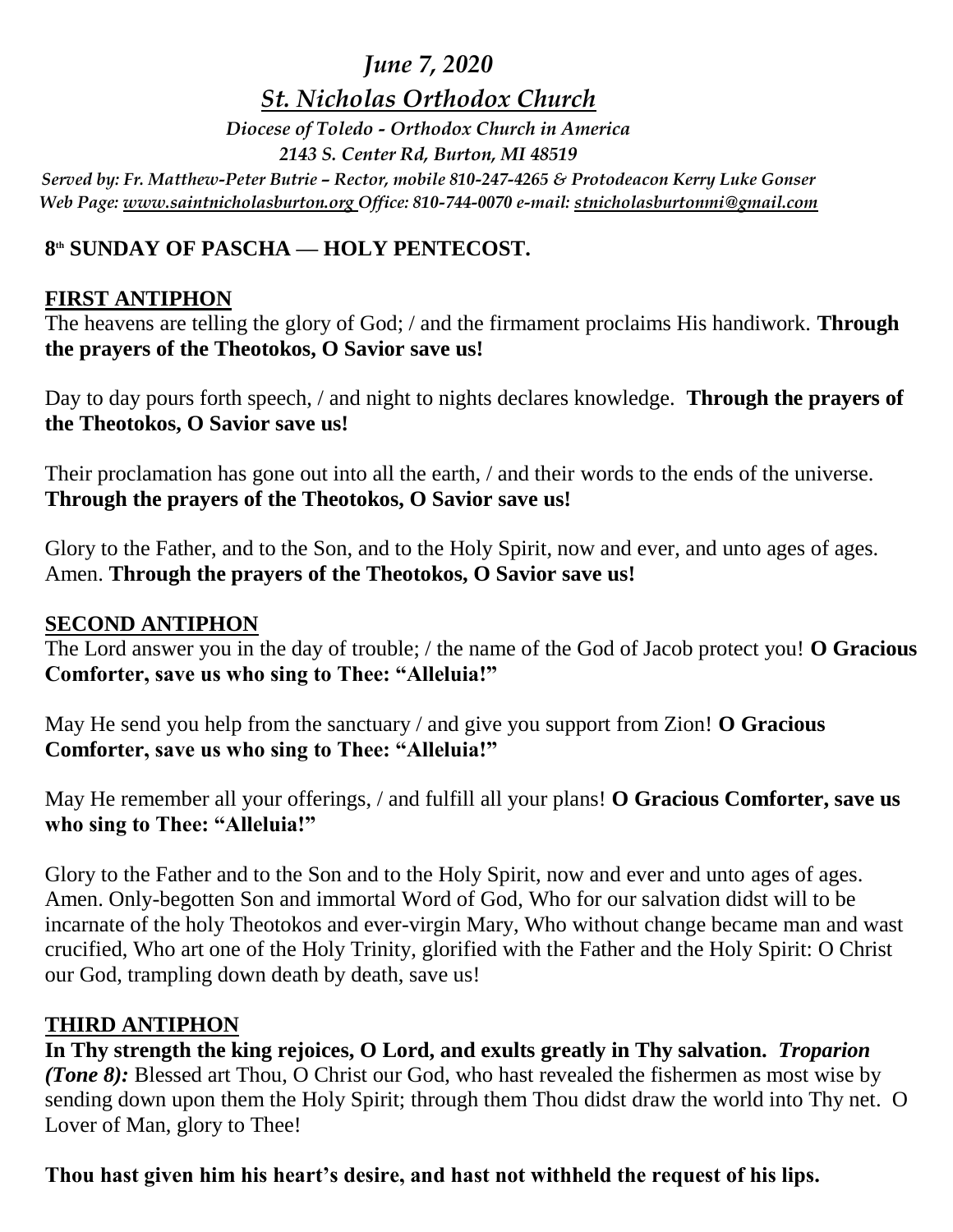*Troparion:* Blessed art Thou, O Christ our God…

**For Thou dost meet him with goodly blessings; Thou dost set a crown of fine gold upon his head.** *Troparion:* Blessed art Thou, O Christ our God…

## **SMALL ENTRANCE**

*Deacon* Wisdom! Upright!

*Priest:* Be lifted up, Lord, in your power; we will sing and chant your mighty works. Good Comforter, save us who sing to you: "Alleluia!"

## **TROPARION**

**(Tone 8)** Blessed art Thou, O Christ our God, who hast revealed the fishermen as most wise by sending down upon them the Holy Spirit; through them Thou didst draw the world into Thy net. O Lover of Man, glory to Thee!

## **KONTAKION**

**(Tone 8)** When the Most High came down and confused the tongues He divided the nations; but when He distributed the tongues of fire, He called all to unity. Therefore, with one voice, we glorify the All-Holy Spirit!

## **INSTEAD OF THE TRISAGION**

As many as have been baptized into Christ have put on Christ! Alleluia!

*The Prokeimenon in the Eighth Tone:* **Their proclamation has gone out into all the earth; / and their words to the ends of the universe.**

*v.* **The heavens are telling the glory of God; and the firmament proclaims His handiwork.**

**THE READING FROM THE ACTS OF THE APOSTLES (2:1-11)** In those days, when the day of Pentecost had come, they were all together in one place. And suddenly a sound came from heaven like the rush of a mighty wind, and it filled all the house where they were sitting. And there appeared to them tongues as of fire, distributed and resting on each one of them. And they were all filled with the Holy Spirit and began to speak in other tongues, as the Spirit gave them utterance. Now there were dwelling in Jerusalem Jews, devout men from every nation under heaven. And at this sound the multitude came together, and they were bewildered, because each one heard them speaking in his own language. And they were amazed and wondered, saying, "Are not all these who are speaking Galileans? And how is it that we hear, each of us in his own native language? Parthians and Medes and Elamites and residents of Mesopotamia, Judea and Cappadocia, Pontus and Asia, Phrygia and Pamphylia, Egypt and the parts of Libya belonging to Cyrene, and visitors from Rome, both Jews and proselytes, Cretans and Arabians, we hear them telling in our own tongues the mighty works of God."

*Alleluia, Tone 8 v. By the Word of the Lord the heavens were made; and all their host by the Spirit of His mouth.*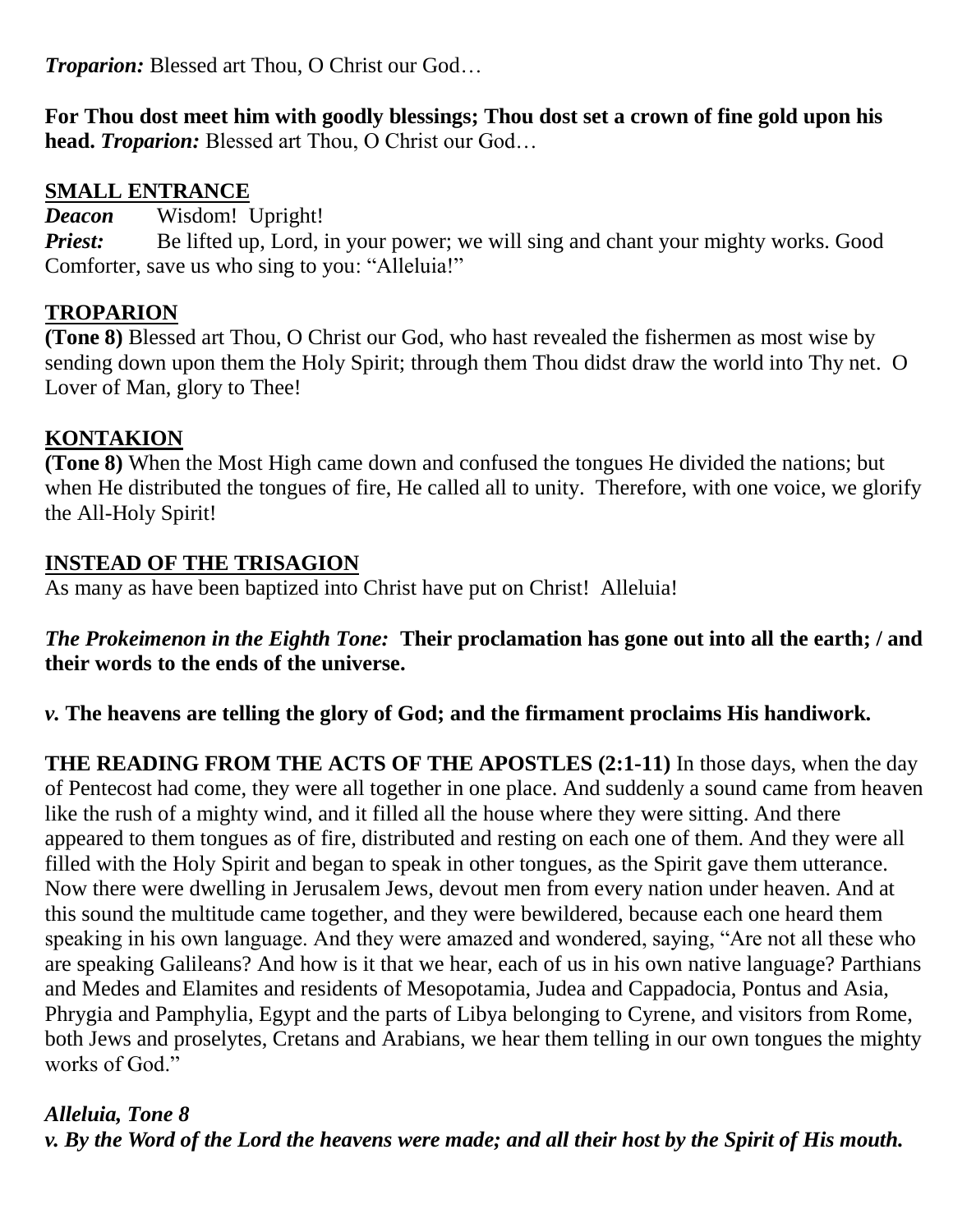## *v.* **The Lord looked down from heaven, and saw all the sons of men.**

**THE HOLY GOSPEL ACCORDING TO JOHN (7:37-52, 8:12)** On the last day of the feast, the great day, Jesus stood up and proclaimed, "If any one thirst, let him come to me and drink. He who believes in me, as the scripture has said, `Out of his heart shall flow rivers of living water.'" Now this he said about the Spirit, which those who believed in him were to receive; for as yet the Spirit had not been given, because Jesus was not yet glorified. When they heard these words, some of the people said, "This is really the prophet." Others said, "This is the Christ." But some said, "Is the Christ to come from Galilee? Has not the scripture said that the Christ is descended from David, and comes from Bethlehem, the village where David was?" So there was a division among the people over him. Some of them wanted to arrest him, but no one laid hands on him. The officers then went back to the chief priests and Pharisees, who said to them, "Why did you not bring him?" The officers answered, "No man ever spoke like this man!" The Pharisees answered them, "Are you led astray, you also? Have any of the authorities or of the Pharisees believed in him? But this crowd, who do not know the law, are accursed." Nicodemus, who had gone to him before, and who was one of them, said to them, "Does our law judge a man without first giving him a hearing and learning what he does?" They replied, "Are you from Galilee too? Search and you will see that no prophet is to rise from Galilee." Again Jesus spoke to them, saying, "I am the light of the world; he who follows me will not walk in darkness, but will have the light of life."

## **THE HYMN TO THE THEOTOKOS**

Without knowing a man you became a mother, without knowing corruption you bore a child, giving flesh to the Word who creates all things, containing Him Who cannot be contained, encompassing your infinite Maker: O Virgin Theotokos, we magnify you!

## **COMMUNION HYMN**

Let Thy good spirit lead me on a level path. Alleluia, Alleluia, Alleluia.

## **IN PLACE OF "WE HAVE SEEN THE TRUE LIGHT…"**

**(Tone 8)** Blessed art Thou, O Christ our God, who hast revealed the fishermen as most wise by sending down upon them the Holy Spirit; through them Thou didst draw the world into Thy net. O Lover of Man, glory to Thee!

### **Matins Gospel of Pentecost The holy Gospel according to Saint John 20:19-23**

Then, the same day at evening, being the first day of the week, when the doors were shut where the disciples were assembled, for fear of the Jews, Jesus came and stood in the midst, and said to them, "Peace be with you."When He had said this, He showed them His hands and His side. Then the disciples were glad when they saw the Lord.So Jesus said to them again, "Peace to you! As the Father has sent Me, I also send you."And when He had said this, He breathed on them, and said to them, "Receive the Holy Spirit.If you forgive the sins of any, they are forgiven them; if you retain the sins of any, they are retained."

**HOLY PENTECOST** Fifty days after the Resurrection of Jesus the Holy Spirit came upon the Apostles gathered in Jerusalem. By the power of the Spirit they went forth to proclaim the good news that Jesus of Nazareth is the Son of God made flesh and that by His death and Resurrection we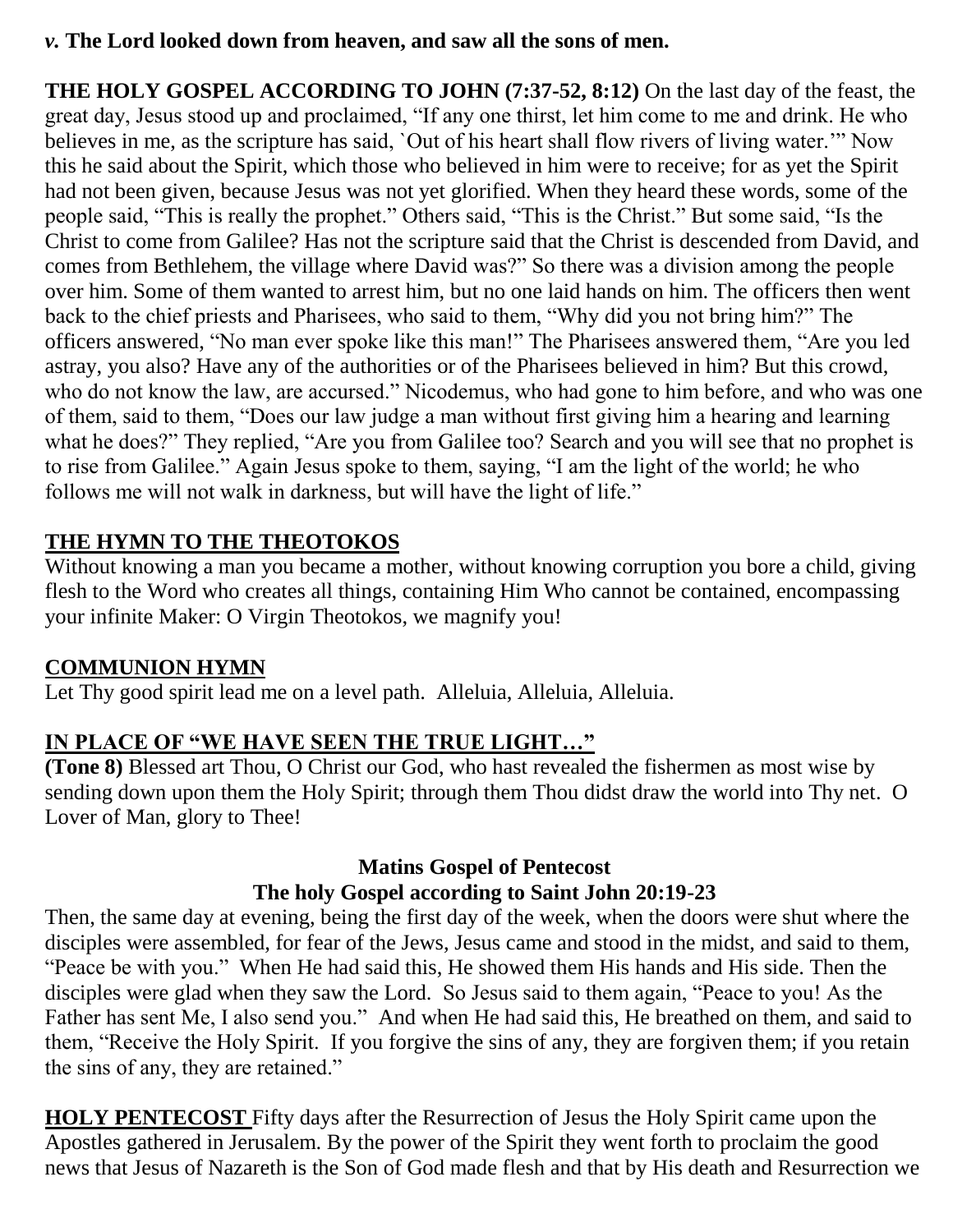have been saved. This kernel of faith has been passed on from generation to generation and faith has been passed on from generation to generation and preached to the four corners of the world. We ourselves receive this missionary command because we, too, have received the Holy Spirit. At our chrismation, our own personal Pentecost, we were anointed with the sacred chrism and the words were pronounced to us: "The seal of the gift of the Holy Spirit!" Sealed with the Holy Spirit as God's gift to us, our bodies have become living temples of God's Spirit. And we at our baptism and chrismation heard the words of Christ, "Go therefore and make disciples of all nations, baptizing them in the name of the Father and of the Son and of the Holy Spirit." (Matthew 28:19) This mission given to the first apostles in the first century is given to us the Church in the twenty-first century. We who believe are not to hide our faith under a bushel basket but to live it as a light before all people. We are not to be ashamed of our faith or apologetic about it. And we must be prepared to give good answer to those who ask us why we believe in Jesus, what makes us follow Him. "Always be ready to make your defense to anyone who demands from you an accounting for the hope that is in you; yet do it with gentleness and reverence." (1 Peter 3:15-16) We believe and follow Him because He is God Himself become man who has given us the words of eternal life. By His death and resurrection He has saved us from the bondage of sin and death. And as a memorial of all this He has given us His own Body and Blood that we may be united with Him and He with us. May we reflect in our lives the communion with one another and with the Father that Christ calls us to by the power of the Holy Spirit who came upon the Apostles at the first Pentecost and who dwells with us, the Church, even today.

June 7, 2020

န္ကိုးေခါင္ဆိုးေခါင္ဆိုးေခါင္း တစ္သိုးေခါင္း ခါင္း အိမ္ေခါင္း အိမ္ေခါင္း အိမ္ေခါင္း အိမ္ေခါင္း

#### **CANDLE INTENTIONS FOR THE HEALTH AND BLESSINGS OF**

My sisters JoAnn & Susan Economou Bill Economou Special Intentions for the DeShaw family DeShaw family DeShaw family Fr. Tom, Fr. Don, Fr. Paul, Fr. Anthony, Fr. Robert, Aaron, Milica, Calvin, Larry, Helen, Angelo, Joan, Peggy, Bob, Angelo, Christine, Dorothy, Anna, Irene, Allen, Deborah, Luba, Kosta, Stojan, Mira, Bosa, Christopher, Allison, Jeanette, Katheryn, Joseph, Ted, Marlene, Gladys, all the parishioners of St. Nicholas, my family & friends. Joe Tome Special Intention Joe Tome

#### **CANDLE INTENTIONS FOR BLESSED REPOSE**

My Uncle Jim Brown-U.S. Army Retired Sergeant Bill Economou

Nikolaos Bakousidis (1 yr. June 6) Ritsa Bakousidis family & Jerry & Lena Bakousidis & family Evangelia Bakousidis Ritsa Bakousidis family & Jerry & Lena Bakousidis & family

#### **ETERNAL LIGHT AT THE ALTAR**

Nikolaos Bakousidis (1 yr. June 6) Ritsa Bakousidis family & Jerry & Lena Bakousidis & family Evangelia Bakousidis Ritsa Bakousidis family & Jerry & Lena Bakousidis & family

ခရွို့က ခရွိက ခရွိက သို့သော သို့သူ သည်ဟု ခရွိက ခရွိက သည်ဟု ခရွိက သည်ဟု ခရွိက ခရွိက သည်ဟု ခရွိက

**Welcome to everyone joining us via our YouTube channel:** *[St Nicholas Orthodox Church Burton.](https://www.youtube.com/channel/UC59tV-Re443z-GCoETAUvfA)* 

**Today is Holy Pentecost, fifty days since Pascha, the descent of the Holy Spirit upon the apostles. This evening at 6 pm Vespers for the Day of the Holy Spirit will be served with the kneeling prayers that mark our kneeling again at our prayers as we have been standing at prayer since Pascha. Monday, June 8 at 9 am will be the**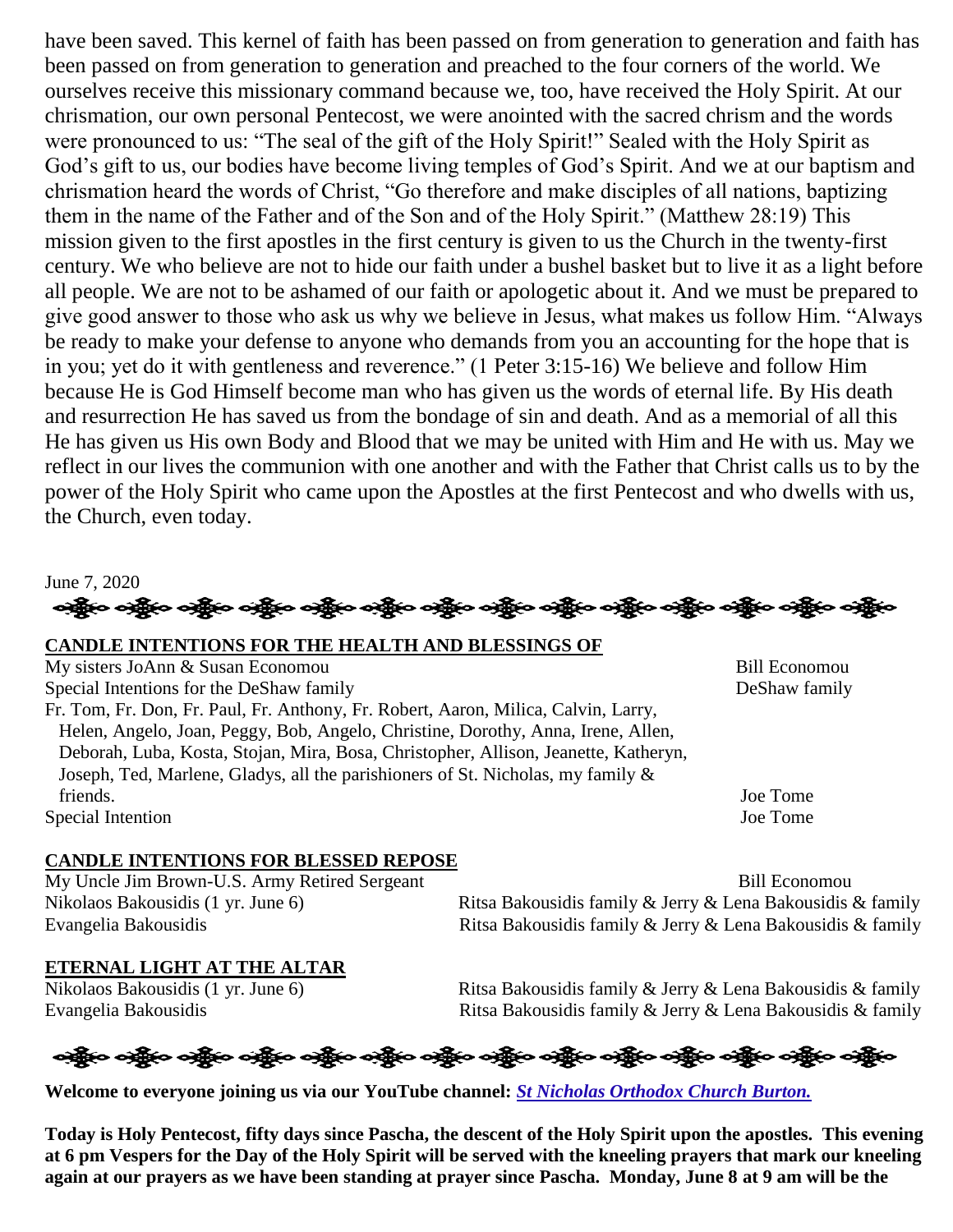**Divine Liturgy for this feast of the Holy Spirit. This week is a fast-free week because of the feast of Pentecost so we may eat meat on Wednesday and Friday.**

**CANDLE INTENTION REQUESTS** can be emailed to the office at [stnicholasburtonmi@gmail.com](mailto:stnicholasburtonmi@gmail.com) or called in.

#### **KEEPING IN TOUCH WITH THOSE IN NURSING HOMES AND ASSISTED LIVING FACILITIES**

**To aid in your outreach, here is a listing of their addresses:**

| <b>Helen Ashmun</b>   | 4436 Beecher Rd.                                         | <b>Flint, MI 48532</b>       |
|-----------------------|----------------------------------------------------------|------------------------------|
| <b>Larry Bladecki</b> | 3254 E. Midland Rd.                                      | <b>Bay City, MI 48706</b>    |
| <b>Anna Branoff</b>   | Grand Blanc Fields 12628 Pagels Dr Grand Blanc, MI 48439 |                              |
| <b>Gladys Edwards</b> | 2 Harbor Dr.                                             | <b>St. Clair, MO 63077</b>   |
| <b>Paul Ellis</b>     | 2360 Stonebridge Dr.                                     | <b>Flint, MI 48532</b>       |
| Vasilka Karatza       | <b>Regency 1330 Grand Pointe Ct</b>                      | <b>Grand Blanc, MI 48439</b> |
| <b>Jo Sredich</b>     | Magnolia House 4134 N. State Rd.                         | Davison, MI 48423            |

#### **ROTATING SCHEDULE**

**The rotating schedule for attending Sunday Liturgy has begun. The groupings are based on alphabetical order from households that wish to return presently. You will receive a phone call and e-mail from the parish office notifying you the Sunday Liturgy you are scheduled to attend.** 

#### **WHEN YOUR HOUSEHOLD WISHES TO BE ADDED TO THE ROTATION, PLEASE CALL OR E-MAIL THE PARISH OFFICE: 810-744-0070 or [stnicholasburtonmi@gmail.com](mailto:stnicholasburtonmi@gmail.com)**

#### **LITURGY ON WEDNESDAY AND VESPERS ON SATURDAY**

Those who wish to attend Liturgy on Wednesday or Vespers on Saturday should contact the parish office whether by e-mail or telephone call. If the maximum number of households permitted is reached for Wednesday Liturgy and Saturday Vespers by the time you notify the office of your desire to attend, your household will be put on the top of the list for the following week.

#### **MAKE YOUR FAITHFUL GIVING EASY AND CONVENIENT WITH GIVELIFY**



You can donate to St. Nicholas with an app on your phone  $\&$  as always on our website by <https://saintnicholasburton.org/> Go to the website and on the home page click on the box **Give now with Givelify** which will walk you through the donation process; this is a secure site. **If you do not wish to donate online, you may write a check to St. Nicholas Orthodox Church and send it to the parish address: 2143 S Center Rd, Burton, MI 48519.**

**OFFICE OPEN** Monday,Wednesday & Friday 9am -3 pm.

**ALL OCA ONLINE CHURCH SCHOOL** check out the offerings here:<https://www.oca.org/all-oca-church-school>

#### **Weekly schedule: PENTECOST WEEK – FAST FREE WEEK**

#### **Today**

| $1:30 \text{ pm}$ | Prayers for our beloved fallen asleep at St Nicholas Cemetery        |
|-------------------|----------------------------------------------------------------------|
| 6 pm              | Vespers with the kneeling prayers – streaming on our YouTube channel |

| <b>Monday, June 8</b> | DAY OF THE HOLY SPIRIT                            |  |
|-----------------------|---------------------------------------------------|--|
| 9 <sub>am</sub>       | Divine Liturgy – streaming on our YouTube channel |  |
|                       | then Fr. Matthew with Archbishop Alexander        |  |